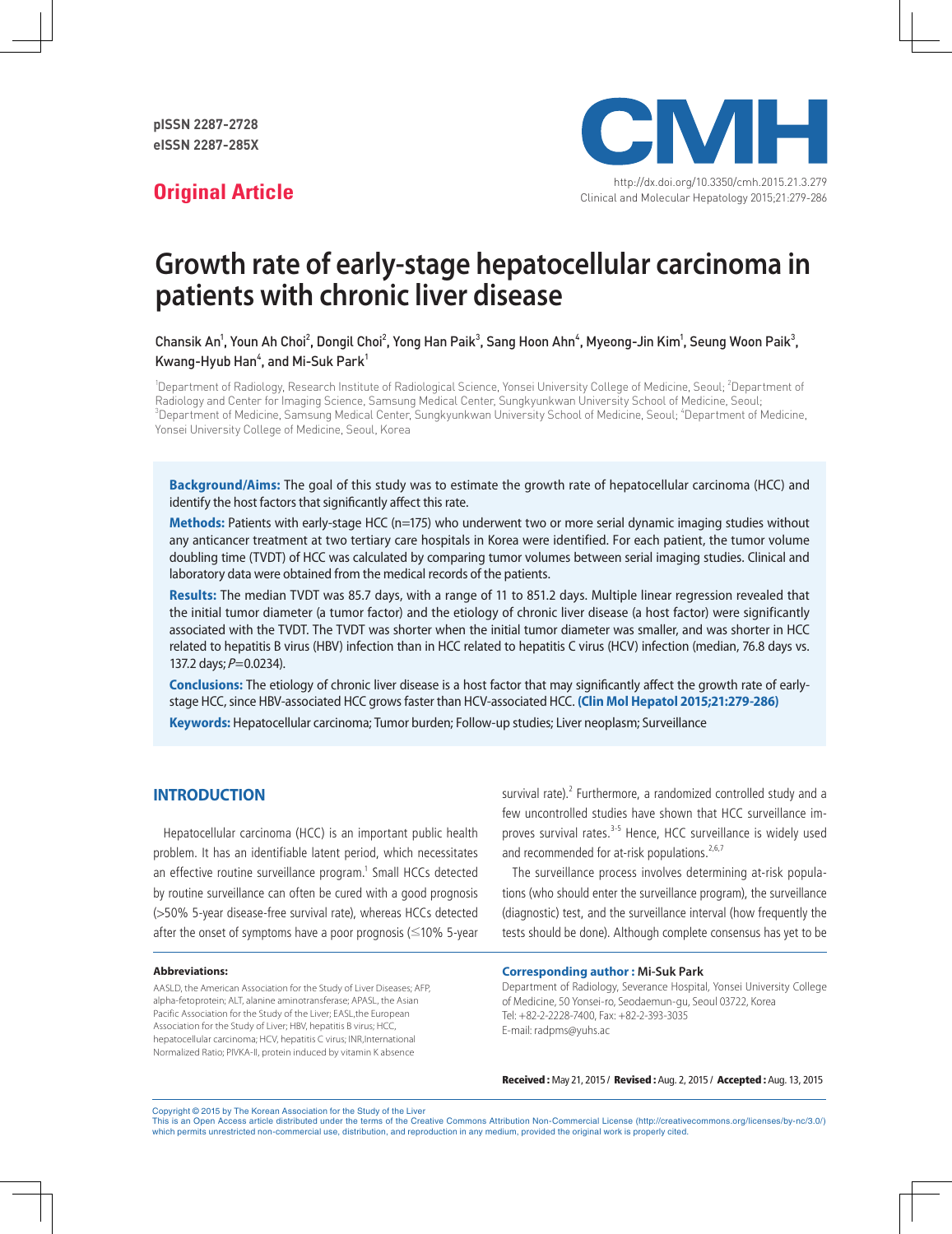

reached on all three issues, the dilemmas faced by physicians caring for high-risk patients stem mainly from determining the optimal surveillance interval.<sup>8</sup> The optimal surveillance interval is determined based on the tumor size and growth rate in order to detect HCCs at a stage when treatment is likely to produce a cure.9,10 While the ideal HCC surveillance interval is not known, intervals ranging from 3-12 months have been proposed.<sup>2,11,12</sup> Currently, the American Association for the Study of Liver Diseases (AASLD), the European Association for the Study of Liver (EASL), and the Asian Pacific Association for the Study of the Liver (APASL) recommend that surveillance be conducted at 6-month intervals.<sup>2</sup> This recommendation is based on the assumption that the HCC growth rate is similar in every patient. However, tumor growth in general is strongly affected by the microenvironment, $13$ and HCC doubling time is likely affected by host factors as well as by tumor factors.

Several previous studies have investigated HCC growth rates in order to determine the optimal surveillance or follow-up interval and reported several host factors that may affect the HCC growth rate, including sex, the doubling time of alpha-fetoprotein (AFP), and the presence of hepatitis B surface antigen (HBsAg).<sup>14-22</sup> Those studies all had small sample sizes (fewer than 30 cases, even in the largest series), however, and reported a wide range of tumor volume doubling times (TVDTs) and inconsistent results for the significance of host factors. Therefore, we examined a relatively large number (n=175) of untreated HCCs in patients with cirrhotic liver disease to obtain more solid estimates of TVDT and identify host factors that can significantly affect TVDT.

#### **PATIENTS AND METHODS**

#### **Study population**

This study was approved by the local institutional review boards of the two participating hospitals, and patient informed consent was waived. By searching the electronic database, we identified 15,890 patients diagnosed with HCC and underlying chronic liver disease between January 1, 2001 and December 31, 2010 at two tertiary care hospitals in Seoul, Korea. Two radiologists (C.A. and Y.A.C.) reviewed the medical records and imaging studies of each patient and identified 181 patients who met the following inclusion criteria: (1) untreated HCC detected by 3-phase or 4-phase dynamic CT or MRI with a slice thickness of 5 mm or less, (2) at least one follow-up 3-phase or 4-phase dynamic CT or MRI scan, (3) an interval of at least 1 month between the initial and followup studies without any anti-cancer treatment, and (4) met the Milan criteria (solitary HCC with a diameter ≤5 cm or up to 3 HCCs with diameters ≤3 cm and no extrahepatic manifestation or vascular invasion). Six patients were excluded because they had either combined infection with hepatitis B virus (HBV) and hepatitis C virus (HCV) ( $n=4$ ) or a solitary HCC with a nodule in nodule appearance  $(n=2)$ . We defined HCC as either (1) a tumor  $>1$  cm in diameter with arterial enhancement and venous/delayed washout, (2) a hypervascular tumor  $>1$  cm in diameter that had grown either more than 5 mm or more than 50% in diameter since the previous exam, or (3) a tumor that was pathologically confirmed by biopsy within a month of initial detection. Our final study population comprised 175 patients with a combined total of 204 HCCs (122 men and 53 women; mean age, 60 years; age range, 21-85 years). Of these 204 HCCs, 164 (80.4%) were defined as HCC because they were  $> 1$ cm and showed the typical enhancement pattern (arterial enhancement and venous/delayed washout); 21 (10.3%), hypervascular tumors  $> 1$ cm that had grown; 9 (4.4%), both showed the typical enhancement pattern and had grown; and 10 (4.9%), confirmed by biopsy. These 175 patients did not receive treatment during the observation period because treatment was delayed (n=92), treatment was refused (n=36), the initial diagnosis was uncertain or incorrect (n=20), the operative risk was high due to severe liver impairment or comorbidity (n=19), or the patients were waiting for liver transplantation (n=8). One hundred thirty-six of the patients eventually received treatment, which included loco-regional treatments such as transarterial chemoembolization or radiofrequency ablation (n=101), hepatic resection ( $n=20$ ), liver transplantation ( $n=10$ ), and chemotherapy with or without local radiation therapy (n=5). The remaining 39 patients did not receive treatment before loss to follow-up or death, primarily because they refused treatment or their physicians expected high morbidity or mortality related to the treatment.

#### **Data collection**

Electronic medical records were reviewed to obtain the clinical and laboratory data recorded for each patient within the first month before or after the initial imaging study. The clinical data included patient demographics, etiology of chronic liver disease, alcohol consumption, medication history, the presence of hepatic encephalopathy, and the type of treatment received. Alcohol intake was considered significant if it exceeded 25 g/day on average.<sup>23</sup> Laboratory data included levels of alanine aminotransferase (ALT), AFP, protein induced by vitamin K absence (PIVKA-II), albu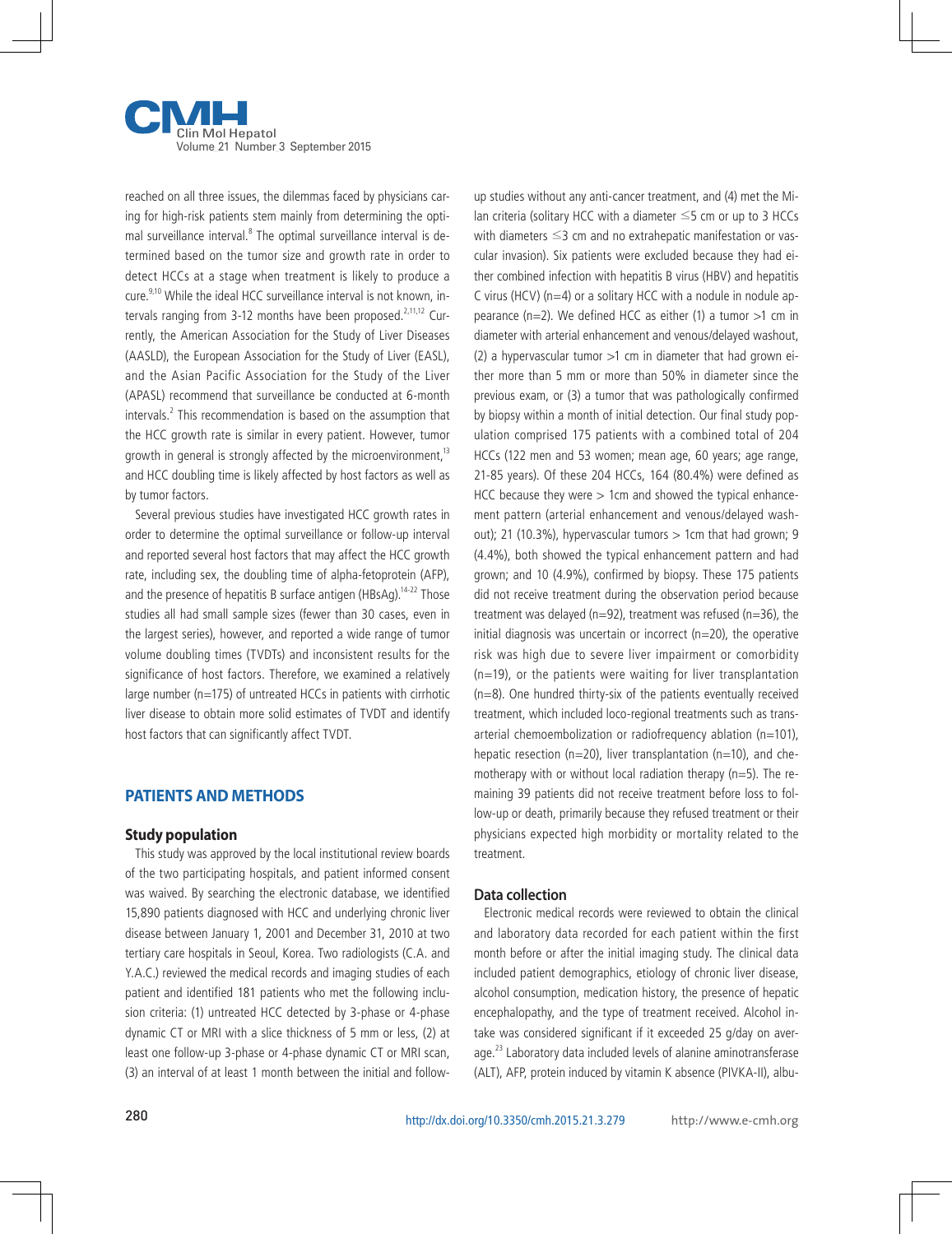min, bilirubin, international normalized ratio (INR), serologic markers of viral hepatitis, and HBV DNA. The reference values used for AFP and PIVKA-II levels were <9 ng/mL and <40 mAU/mL, respectively. Chronic HBV infection was determined based on serum positivity for HBsAg for at least 6 months. Chronic HCV infection was determined based on serum positivity for both anti-HCV and HCV-RNA for at least 6 months. HBV DNA load was measured by the Digene hybrid capture assay (Digene Diagnostics, Beltsville, MD, USA), with a lower limit of 0.5 pg/mL, or by the fully automated COBAS AmpliPrep-COBAS Taqman 96 system (Roche Molecular Systems, Branchburg, NJ, USA), with a linear detection range of 20-170,000,000 IU/mL. The radiologists recorded the number and location of HCCs and the presence of ascites on the basis of CT and/or MRI scans. Child-Pugh score was calculated for each patient.

#### **Measurement of tumor volume doubling time**

This study included 3-phase and 4-phase contrast-enhanced dynamic CT and MRI studies. When more than two imaging studies were available, we selected two for TVDT calculation according to the following principles. First, two studies with the same imaging modality were chosen whenever possible. Second, if a patient had multiple follow-up examinations with the same imaging modality, only the follow-up with the maximum interval was used. Third, MRI was preferred over CT. The interval between the initial and last imaging studies ranged from 30 to 777 days (mean, 140 days; median, 91 days).

Two radiologists (M.S.P. and D.C.) who were unaware of the patients' clinical information measured the size of each HCC using the best available image of the tumor, with preference given to delayed images followed by portal phase images and finally arterial phase images. The average tumor diameter was calculated from the two greatest perpendicular dimensions, as measured on transverse images. The tumor size was then used to determine the tumor volume (TV) calculated as TV =  $(4/3) \times \varpi \times (D/2)^3$ , where D is the average diameter. On follow-up imaging, the same plane of section was used to measure the tumor size and volume. The growth rate of the HCC was expressed as TVDT calculated using Schwartz's equation<sup>24</sup>: TVDT =  $(T - T_0) \times \log 2 / (\log V/V_0)$ , where  $(T - T_0)$  indicates the time interval between two measurements, and  $V_0$  and V represent the tumor volumes at the two measurement times. Based on the calculated TVDT, the time needed for each 1 cm increase in tumor diameter was also calculated.

#### **Statistical analysis**

The TVDT was distributed lognormally. A Kolmogorov-Smirnov test revealed that the TVDT was normally distributed after log transformation  $(P>0.15)$ . Therefore, we used the log-transformed TVDT for statistical analysis. To analyze the TVDT among the patients, the HCC with the shortest doubling time was chosen for each patient that had multiple HCCs. Univariate and multivariate linear regression analyses were performed to find factors affecting the TVDT. The variables investigated were age, sex, alcohol consumption, antiviral medication, Child-Pugh class, virus type, serum AFP/PIVKA-II levels, AFP doubling time, initial average HCC diameter, and tumor multiplicity. Possible interactions of these variables with the different hospitals were tested in terms of their effects on TVDT. An ANOVA followed by Bonferroni post-hoc tests was performed to compare the TVDT among the different virus types. The relationship between the TVDT and the initial tumor diameter was estimated by a linear regression equation. Variables with alpha <0.05 in the univariate analysis were included in the multivariate analysis. The correlation between each factor in the multivariate analysis and the TVDT was analyzed using the Spearman rank correlation test. Two-sided P-values <0.05 were considered statistically significant. All statistical analyses were performed using SAS 9.2 (SAS Institute Inc., Cary, NC, USA).

# **RESULTS**

#### **Baseline patient and tumor characteristics**

The patient and tumor characteristics are summarized in Table 1. Among the 175 patients, 116 (66.3%) and 37 (21.1%) were infected with HBV and HCV, respectively, and the remaining 22 (12.6%) were not chronic carriers of hepatitis virus. Of the 161 patients who could be given Child-Pugh scores, 117 (74.1%) were categorized as Child A, 26 (16.5%) as Child B, and 15 (9.5%) as Child C. Among the patients for whom the data were available, 33.5% (54/161) and 56.7 % (55/97) had normal AFP and PIVKA-II, respectively. We obtained the AFP doubling time for 132 patients, and 47 (35.6%) of those had stable or decreasing AFP levels during the observation period. A total of 31 patients received antiviral medication during the observation period: 22 received lamivudine (Zeffix; GlaxoSmithKline, Greenford, UK); 4 received adefovir (Hepsera; Gilead Sciences Inc., Foster City, CA, USA); 3 received entecavir (Baraclude; Bristol-Myers Squibb, Princeton, NJ, USA); 1 received both lamivudine and adefovir; and 1 received a combination of pegylated interferon α-2a (Pegasys; Roche,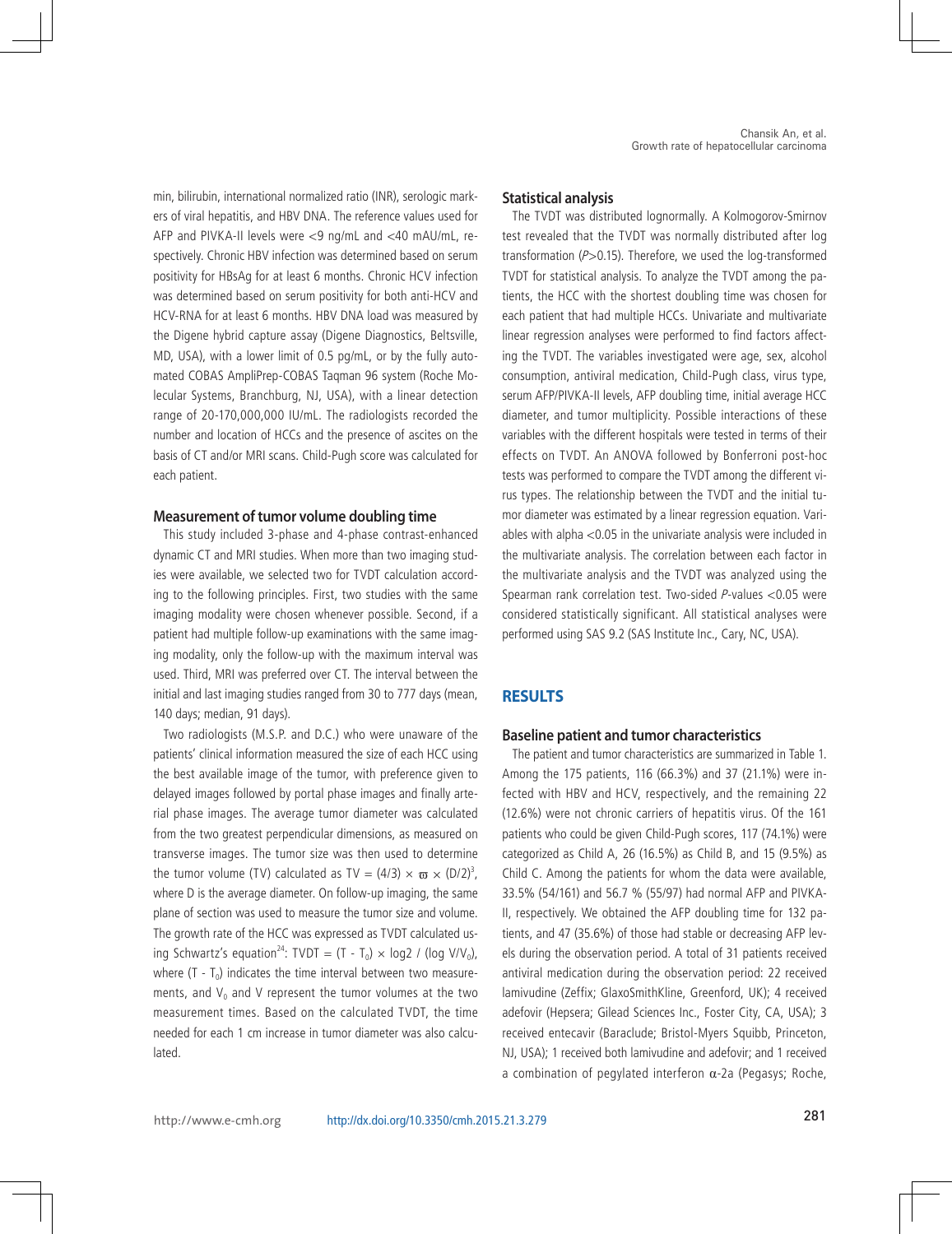

#### **Table 1.** Patient and tumor characteristics

| <b>Variables</b>                  | Patients ( $n = 175$ )               |
|-----------------------------------|--------------------------------------|
| Age (years), mean±SD              | $60 + 9.4$                           |
| Sex (male/female)                 | 126/53                               |
| Alcohol consumption               |                                      |
| None                              | 104(67.1)                            |
| Occasional (≤25 g/day)            | 12(7.7)                              |
| Significant (>25 g/day)           | 39 (25.2)                            |
| <b>NA</b>                         | 20                                   |
| Anti-viral medication             | 31(17.7)                             |
| Etiology of liver disease         |                                      |
| HBV/HCV/non-viral                 | 116(66.3)/37(21.1)<br>22(12.6)       |
| Child-Pugh class                  |                                      |
| A/B/C/NA                          | 117 (74.1)/26 (16.5)/<br>15 (9.5)/17 |
| AFP (ng/mL)                       |                                      |
| $\leq 9$                          | 54 (33.5)                            |
| $>9$ and $\leq 400$               | 93 (57.8)                            |
| >400                              | 14(8.7)                              |
| <b>NA</b>                         | 14                                   |
| PIVKA-II (mAU/mL)                 |                                      |
| $<$ 40                            | 55 (56.7)                            |
| $>40$ and $\leq 400$              | 29 (29.9)                            |
| >400                              | 13 (13.4)                            |
| <b>NA</b>                         | 78                                   |
| Doubling time of AFP (days)       |                                      |
| Stable or decreased               | 47 (35.6)                            |
| $>0$ and $\leq$ 150               | 42 (31.8)                            |
| >150                              | 43 (32.6)                            |
| <b>NA</b>                         | 43                                   |
| Tumor multiplicity                | 22(12.6)                             |
| Initial tumor diameter (cm)       |                                      |
| 1.5                               | 94 (53.7)                            |
| $>1.5$ and 2                      | 34 (19.4)                            |
| $>2$ and 3                        | 40 (22.9)                            |
| $>3$ and 5                        | 7(4)                                 |
| TVDT (days)                       |                                      |
| Median (range)/ geometric mean±SD | 85.7 (11-851.2)/ 91.4±2.2            |

Values are presented as median (range) or n (%), unless stated otherwise. Percentages were calculated after excluding missing cases (if any).

SD, standard deviation; NA, not assessable; HBV, hepatitis B virus; HCV, hepatitis C virus; AFP, alpha fetoprotein; PIVKA-II, protein induced by vitamin K absence; TVDT, tumor volume doubling time.

Seoul, Korea) and ribavirin (Viramid; Ilsung Pharmaceuticals, Seoul, Korea). Twenty-two patients (12.6%) had more than 1 HCC: 15 had 2 HCCs, and 7 had 3 HCCs. The initial tumor diameter ranged from 1 to 4.6 cm, with a median of 1.5 cm; Of 175 HCCs, 94 (53.7%) were 1.5 cm or smaller, 34 (19.4%) were between 1.5 cm and 2 cm, and the remaining 47 (26.9%) were larger than 2 cm. One hundred twenty-six HCCs (72%) were found in the right hepatic lobe, while the other 49 (28%) were found in the left or caudate lobe.

## **Tumor volume doubling time and associated factors**

The TVDT ranged from 11 to 851.2 days (mean  $\pm$  SD, 127.6  $\pm$ 128.7; median, 85.7 days), and its geometric mean  $\pm$  SD, computed by reverse-transforming the mean of the log-transformed values, was 91.4  $\pm$  2.2. The univariate linear regression showed that a shorter TVDT was significantly associated with serum AFP  $\geq$ 400 ng/mL (vs. <9 ng/mL), smaller initial tumor diameter, and HBV infection. In the multivariate analysis, virus type (HBV vs. HCV,  $P=0.0234$ ) and initial tumor diameter ( $P=0.0204$ ) were independently associated with TVDT (Table 2). None of the variables investigated showed a significant interaction with hospital, so a subgroup analysis by hospital was not performed. The TVDT was shortest among the patients infected with HBV (median [range], 76.8 [11-752.2] days), longest among those infected with HCV (median [range], 137.2 [22.4-851.2] days), and intermediate among those with no hepatitis virus infection (median [range], 99.8 [33.6-288.4] days). There was a significant difference in



**Figure 1**. Difference in the TVDT according to virus type. HBV, HCV, and Non-B Non-C represent patients infected with HBV, infected with HCV, and not infected with hepatitis virus, respectively. CI, confidence interval. \* Statistically significant based on ANOVA followed by post-hoc Bonferroni analysis. TVDT, tumor volume doubling time; HBV, hepatitis B virus; HCV, hepatitis C virus.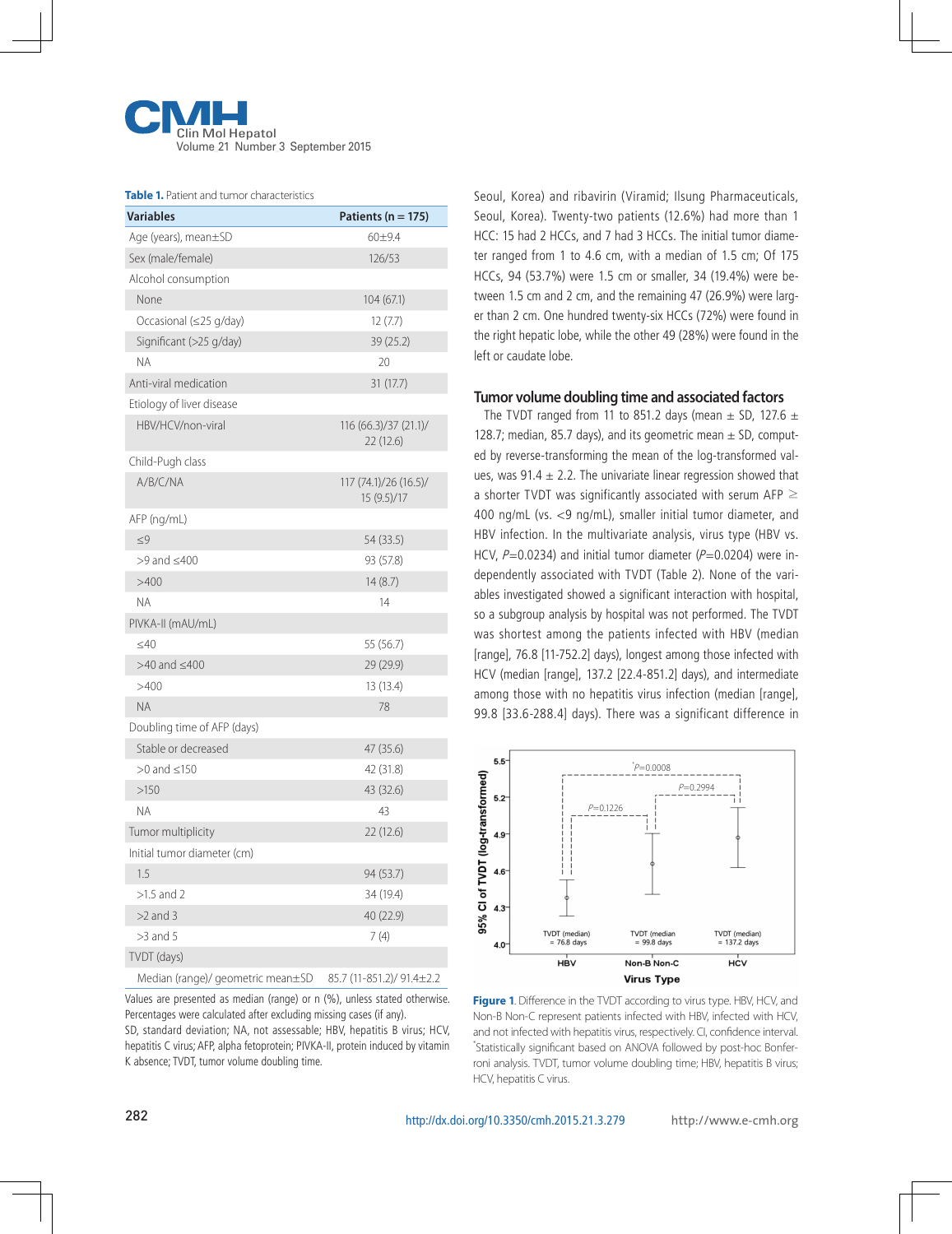|                                | <b>Univariate</b> |           |         | <b>Multivariate</b> |           |         |  |
|--------------------------------|-------------------|-----------|---------|---------------------|-----------|---------|--|
|                                | <b>Beta</b>       | <b>SE</b> | P-value | <b>Beta</b>         | <b>SE</b> | P-value |  |
| Age (years)*                   | 0.005             | 0.006     | 0.4044  |                     |           |         |  |
| Sex (vs. male)                 |                   |           |         |                     |           |         |  |
| Female                         | 0.023             | 0.131     | 0.8592  |                     |           |         |  |
| Alcohol (vs. none)             |                   |           |         |                     |           |         |  |
| Occasional (≤25 g/day)         | $-0.327$          | 0.242     | 0.1779  |                     |           |         |  |
| Significant (>25 g/day)        | $-0.072$          | 0.145     | 0.6197  |                     |           |         |  |
| Anti-viral medication          | $-0.054$          | 0.147     | 0.7139  |                     |           |         |  |
| Multiplicity of tumor          | $-0.063$          | 0.178     | 0.7238  |                     |           |         |  |
| Child-Pugh class (vs. A)       |                   |           |         |                     |           |         |  |
| $\sf B$                        | 0.204             | 0.177     | 0.2516  |                     |           |         |  |
| $\mathsf C$                    | $-0.148$          | 0.224     | 0.5102  |                     |           |         |  |
| AFP ( $vs. \leq 9$ )           |                   |           |         |                     |           |         |  |
| $9 - 400$                      | $-0.021$          | 0.133     | 0.8770  | 0.030               | 0.134     | 0.8213  |  |
| $\geq 400$                     | $-0.546$          | 0.235     | 0.0216  | $-0.458$            | 0.232     | 0.0531  |  |
| $PIVKA-II (vs. \leq 40)$       |                   |           |         |                     |           |         |  |
| 40-400                         | 0.029             | 0.181     | 0.8724  |                     |           |         |  |
| $\geq 400$                     | $-0.126$          | 0.229     | 0.5836  |                     |           |         |  |
| Doubling time of AFP (vs. < 0) |                   |           |         |                     |           |         |  |
| $0 - 150$                      | $-0.305$          | 0.158     | 0.0553  |                     |           |         |  |
| $\geq150$                      | 0.144             | 0.156     | 0.3568  |                     |           |         |  |
| Virus (vs. HBV)                |                   |           |         |                     |           |         |  |
| None                           | 0.278             | 0.179     | 0.1226  | 0.256               | 0.192     | 0.1851  |  |
| <b>HCV</b>                     | 0.493             | 0.144     | 0.0008  | 0.352               | 0.154     | 0.0234  |  |
| Initial diameter               | 0.174             | 0.078     | 0.0269  | 0.198               | 0.084     | 0.0204  |  |

**Table 2.** Univariate and multivariate linear regression analyses to determine the factors related to the TVDT of untreated HCC

Variables with alpha <0.05 in the univariate analysis were included in the multivariate analysis.

\* Beta was calculated per an increment of 1 year or 1 cm.

TVDT, tumor volume doubling time; HCC, hepatocellular carcinoma; SE, standard error; AFP, alpha fetoprotein; PIVKA-II, protein induced by vitamin K absence; HBV, hepatitis B virus; HCV, hepatitis C virus.

TVDT between the patients infected with HBV and those infected with HCV (P<0.001) but not between those with no hepatitis virus infection and those with either HBV or HCV infection (no virus vs. HBV,  $P=0.1226$ ; no virus vs. HCV,  $P=0.2994$ ; Fig. 1). There was a positive linear relationship between the log-transformed TVDT and the initial diameter of the HCC ( $R^2$ =0.027; Fig. 2). The linear regression equations for the entire study cohort and the virus-type subgroups were as follows: for all patients,  $TVDT = exp$  $(0.173 \times$  diameter + 4.211); for patients with HBV, TVDT = exp  $(0.124 \times$  diameter + 4.161); for patients with HCV, TVDT = exp  $(0.221 \times$  diameter + 4.475); and for patients with no hepatitis virus, TVDT = exp (0.316  $\times$  diameter + 4.094).

We used the regression equations to calculate the time it would

take an HCC to increase its diameter by 1 cm based on its initial diameter (from 1 cm to 5 cm) and the virus type (HBV, HCV, or no virus) (Table 3). The estimated time needed for a HCC to grow from 1 cm to 2 cm was 212 days in patients with HBV infection and 328 days in those with HCV infection.

# **DISCUSSION**

No prospective study has been performed to evaluate the HCC doubling time, and it is highly unlikely for ethical and practical reasons that one will ever be performed. The available evidence regarding the natural course of untreated HCC comes from retro-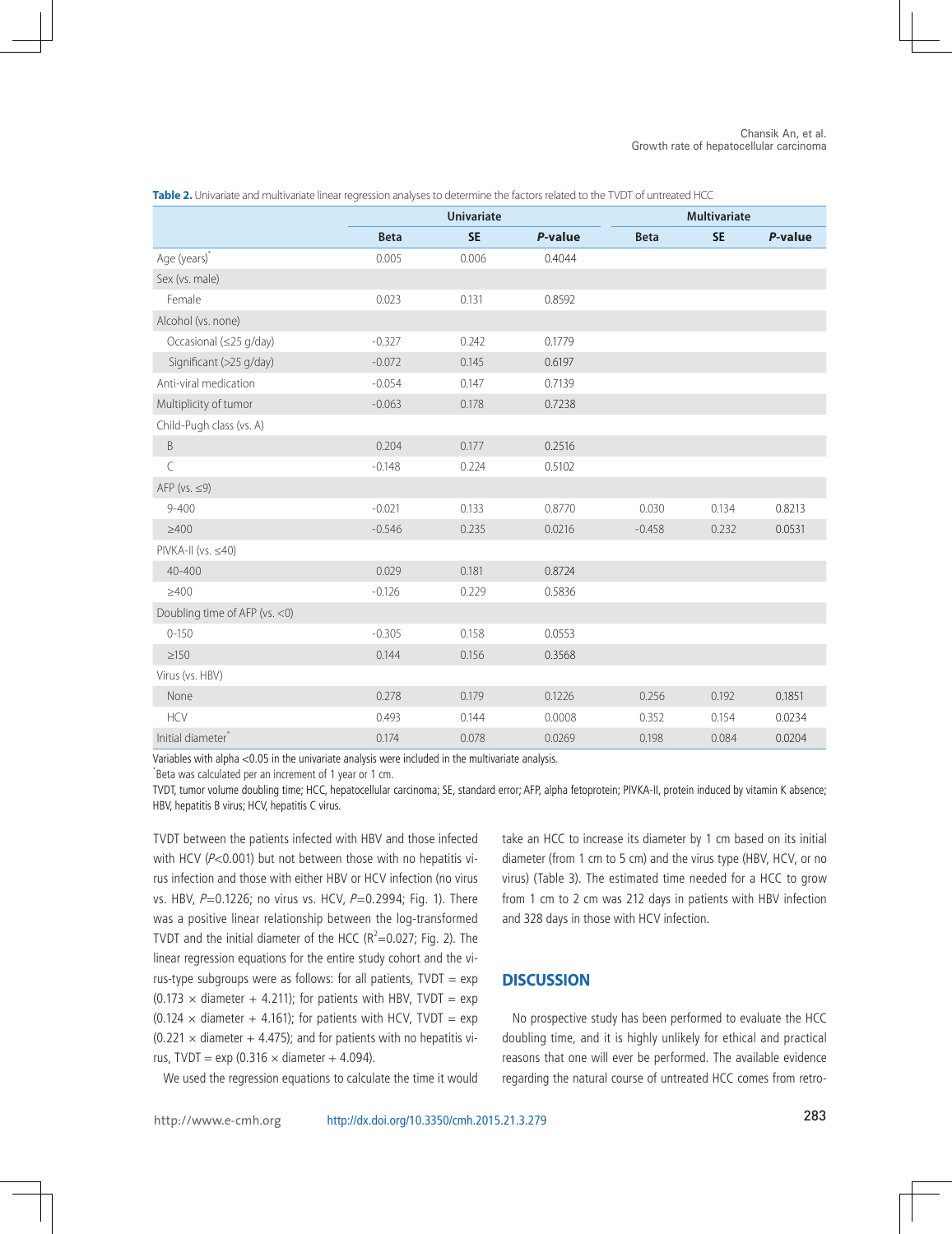![](_page_5_Picture_0.jpeg)

| Diameter change                         | <b>Estimated time (days)</b> |             |            |                |  |  |
|-----------------------------------------|------------------------------|-------------|------------|----------------|--|--|
|                                         | <b>HBV</b>                   | <b>NBNC</b> | <b>HCV</b> | <b>Overall</b> |  |  |
| $1 \text{ cm} \rightarrow 2 \text{ cm}$ | 212                          | 296.9       | 328.4      | 240.5          |  |  |
| $2 \text{ cm} \rightarrow 3 \text{ cm}$ | 144.2                        | 198         | 239.7      | 167.2          |  |  |
| $3 \text{ cm} \rightarrow 4 \text{ cm}$ | 115.8                        | 192.7       | 212.5      | 141.1          |  |  |
| $4 \text{ cm} \rightarrow 5 \text{ cm}$ | 101.7                        | 203         | 205.2      | 130.1          |  |  |

**Table 3.** Estimated time needed for a 1-cm increase in tumor diameter based on the initial tumor diameter and virus type

HBV, hepatitis B virus; HCV, hepatitis C virus; NBNC, Non-B Non-C.

![](_page_5_Figure_4.jpeg)

**Figure 2.** Scatter plot and linear regression line for the relationship between the initial tumor diameter and the TVDT of HCC. TVDT, tumor volume doubling time; HCC, hepatocellular carcinoma.

spective studies. To our knowledge, our study is the largest series (175 patients) yet reported in the literature.

Our study shows that the growth rate of HCC may be significantly associated with the hepatitis virus type and the initial tumor diameter. Unlike the tumor diameter, the hepatitis virus type is a host factor, which suggests that the HCC growth rate may vary depending on the individual patient. In our study population, HCC grew faster in patients infected with HBV than in those infected with HCV. Although one previous study reported a shorter mean TVDT among HBsAg-positive patients (48 days for HBsAgpositive vs. 140 days for HBsAg-negative),<sup>14</sup> other studies did not find a significant relationship between HCC growth rate and the presence of HBsAg.<sup>15,17,21</sup> Each of the previous studies had relatively small numbers of patients overall and even smaller numbers in each subgroup (HBsAg positive and HBsAg negative). The resulting lack of statistical power in each study may have led to an increased probability of type II errors. In addition, most of the previous studies grouped patients with HCV infection and patients with no hepatitis virus infection together as "HBsAg-negative patients" and therefore could have not evaluated a potential difference in HCC growth rate between patients infected with HBV and those infected with HCV. Our results suggest that their estimates of HCC growth rates in patients with HCV infection may have been higher if the previous studies grouped the patients with HCV infection separately from those with no hepatitis virus infection.

It is reported that the etiology of HCC affects the characteristics of HCC.25,26 Different HCC gene expression profiles are associated with different chronic liver disease etiologies,<sup>27-29</sup> which may lead to different tumor behaviors in patients infected with HBV and HCV. Furthermore, the morphologic and molecular characteristics of chronic viral liver disease vary significantly based on the virus type, and the resulting differences in the underlying liver parenchyma may impact on HCC growth through the interactions between cancer cells and the surrounding parenchyma.<sup>30,31</sup> Although our finding revealed that HBV-associated HCC may grow faster than HCV-associated HCC, the underlying mechanism for this disparity remains uncertain. To our knowledge, no direct comparison was made between HBV- and HCV-transformed cells, regarding cell growth rate in vitro.<sup>31</sup> It is of interest to define the molecular mechanism underlying the faster growth of HBV-associated HCC, but this is beyond the scope of this study.

In our study population, the TVDT of HCC increased with increasing tumor size, which is consistent with the results of previous studies.<sup>15,21</sup> These results suggest that HCCs do not grow exponentially. Malignant tumors frequently undergo non-exponential growth, as the tumor growth pattern varies depending on the tumor characteristics and the environment.<sup>32</sup> A sigmoidal growth model could explain an inverse relationship between the tumor growth rate and the tumor size, and several types of human cancer are reported to show such a growth pattern.<sup>33-35</sup> One possible explanation for tumors following a sigmoidal growth pattern is that only the tumor cells near the tumor boundary have access to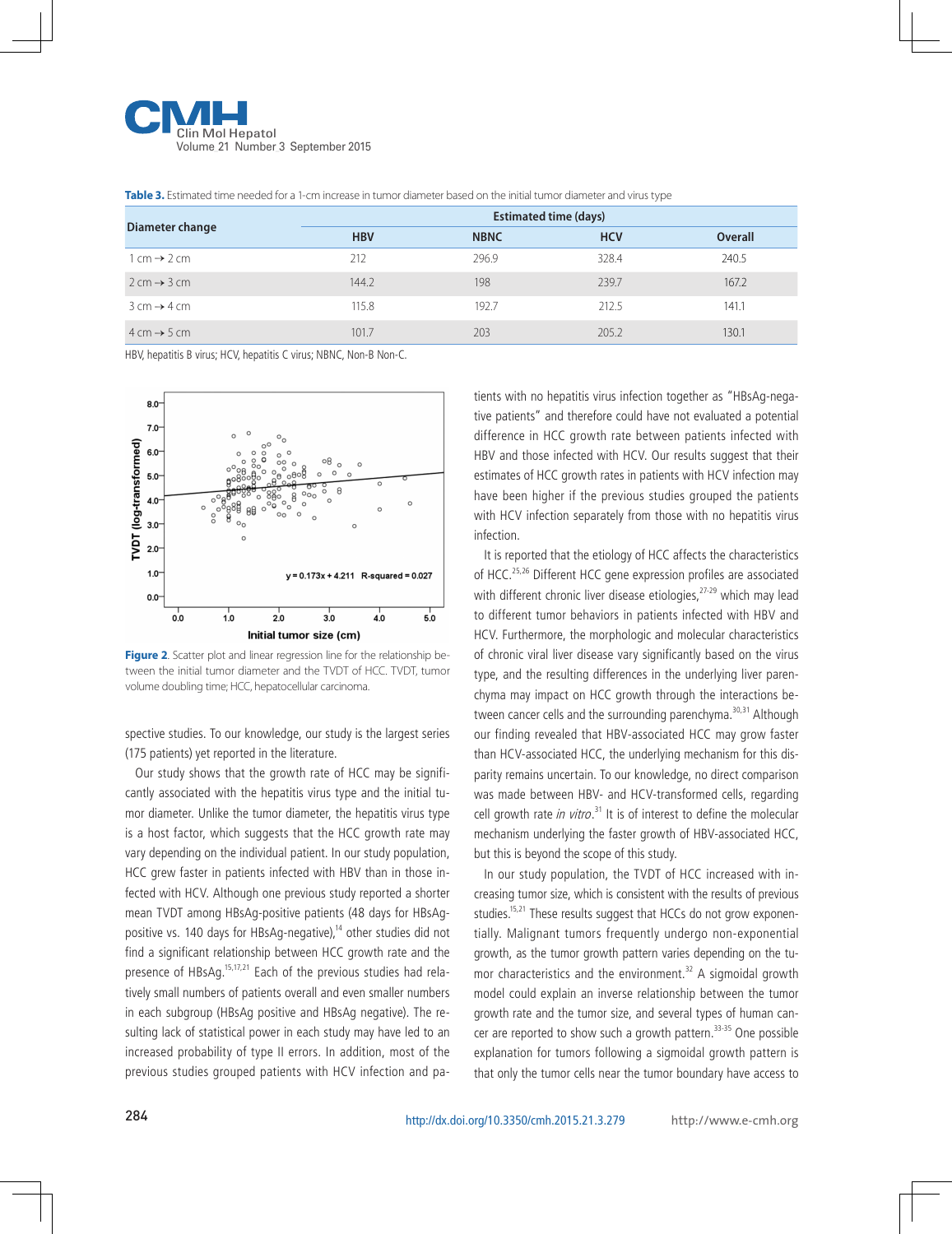enough nutrients for growth.<sup>32</sup>

The growth rate of HCC could be intimately intertwined with the recall strategy for non-invasive HCC diagnosis. The AASLD and EASL guidelines both state that any new nodule less than 1 cm in diameter cannot be diagnosed as HCC and should be followed up until the nodule grows to the point at which it can be diagnosed by imaging criteria. They recommend follow-up every 4 months for the first year and every 6 months thereafter.<sup>9</sup> In our study, the average time required for an HCC to grow from 1 cm to 2 cm in diameter was 212 days for patients with HBV infection and 328.4 days for patients with HCV infection. We suggest different follow-up intervals for indeterminate small (<1 cm) nodules detected on surveillance tests in patients infected with HBV or HCV.

Our study has a few shortcomings. First, our study population is biased because we only included patients for whom TVDT was obtainable. Second, most of the HCCs included in the study were diagnosed radiologically without biopsy. We strictly followed the AASLD Practice Guidelines for radiologic diagnosis, which have been prospectively validated by a study that reported high positive predictive values for such diagnoses (MRI alone, 97.4%; combined MRI and contrast-enhanced ultrasonography,  $100\%$ ).<sup>2,36</sup> Furthermore, we believe that a radiologic diagnosis better reflects real clinical situations, where treatment decisions for high-risk patients are made when HCC is suspected based on imaging studies. Third, TVDT was calculated on the assumption that a tumor is spherical in shape, although a tumor can have a variety of shapes.

In conclusion, we found that untreated early-stage HCC grew faster in patients infected with HBV than in those infected with HCV. This viral factor may be used as a reference when determining surveillance or recall policy for HCC.

## **Acknowledgements**

This study was supported by a grant from the National Research Foundation of Korea (#2012R1A1A3005720).

#### **Conflicts of Interest**

The authors have no conflicts to disclose.

### **REFERENCES**

 1. Daniele B, Bencivenga A, Megna AS, Tinessa V. Alpha-fetoprotein and ultrasonography screening for hepatocellular carcinoma. Gastroenterology 2004(5 Suppl 1);127:S108-112.

- 2. Bruix J, Sherman M; American Association for the Study of Liver Diseases. Management of hepatocellular carcinoma: an update. Hepatology 2011;53:1020-1022.
- 3. McMahon BJ, Bulkow L, Harpster A, Snowball M, Lanier A, Sacco F, et al. Screening for hepatocellular carcinoma in Alaska natives infected with chronic hepatitis B: a 16-year population-based study. Hepatology 2000;32:842-846.
- 4. Wong LL, Limm WM, Severino R, Wong LM. Improved survival with screening for hepatocellular carcinoma. Liver Transpl 2000;6:320- 325.
- 5. Zhang BH, Yang BH, Tang ZY. Randomized controlled trial of screening for hepatocellular carcinoma. J Cancer Res Clin Oncol 2004;130:417-422.
- 6. Kudo M. Japan's successful model of nationwide hepatocellular carcinoma surveillance highlighting the urgent need for global surveillance. Liver cancer 2012;1:141-143.
- 7. Kudo M. Early hepatocellular carcinoma: definition and diagnosis. Liver cancer 2013;2:69-72.
- 8. Teo EK, Fock KM. Hepatocellular carcinoma: an Asian perspective. Dig Dis 2001;19:263-268.
- 9. Della Corte C, Colombo M. Surveillance for hepatocellular carcinoma. Semin Oncol 2012;39:384-398.
- 10. Sherman M. Hepatocellular carcinoma: screening and staging. Clin Liver Dis 2011;15:323-334, vii-x.
- 11. Han KH, Kim do Y, Park JY, Ahn SH, Kim J, Kim SU, et al. Survival of hepatocellular carcinoma patients may be improved in surveillance interval not more than 6 months compared with more than 6 months: a 15-year prospective study. J Clin Gastroenterol 2013;47:538-544.
- 12. Kim DY, Han KH. Epidemiology and surveillance of hepatocellular carcinoma. Liver cancer 2012;1:2-14.
- 13. Kim Y, Stolarska MA, Othmer HG. The role of the microenvironment in tumor growth and invasion. Prog Biophys Mol Biol 2011;106:353- 379.
- 14. Yoshino M. Growth kinetics of hepatocellular carcinoma. Jpn J Clin Oncol 1983;13:45-52.
- 15. Sheu JC, Sung JL, Chen DS, Yang PM, Lai MY, Lee CS, et al. Growth rate of asymptomatic hepatocellular carcinoma and its clinical implications. Gastroenterology 1985;89:259-266.
- 16. Ebara M, Ohto M, Shinagawa T, Sugiura N, Kimura K, Matsutani S, et al. Natural history of minute hepatocellular carcinoma smaller than three centimeters complicating cirrhosis. A study in 22 patients. Gastroenterology 1986;90:289-298.
- 17. Okazaki N, Yoshino M, Yoshida T, Suzuki M, Moriyama N, Takayasu K, et al. Evaluation of the prognosis for small hepatocellular carcinoma based on tumor volume doubling time. A preliminary report. Cancer 1989;63:2207-2210.
- 18. Sadek AG, Mitchell DG, Siegelman ES, Outwater EK, Matteucci T,